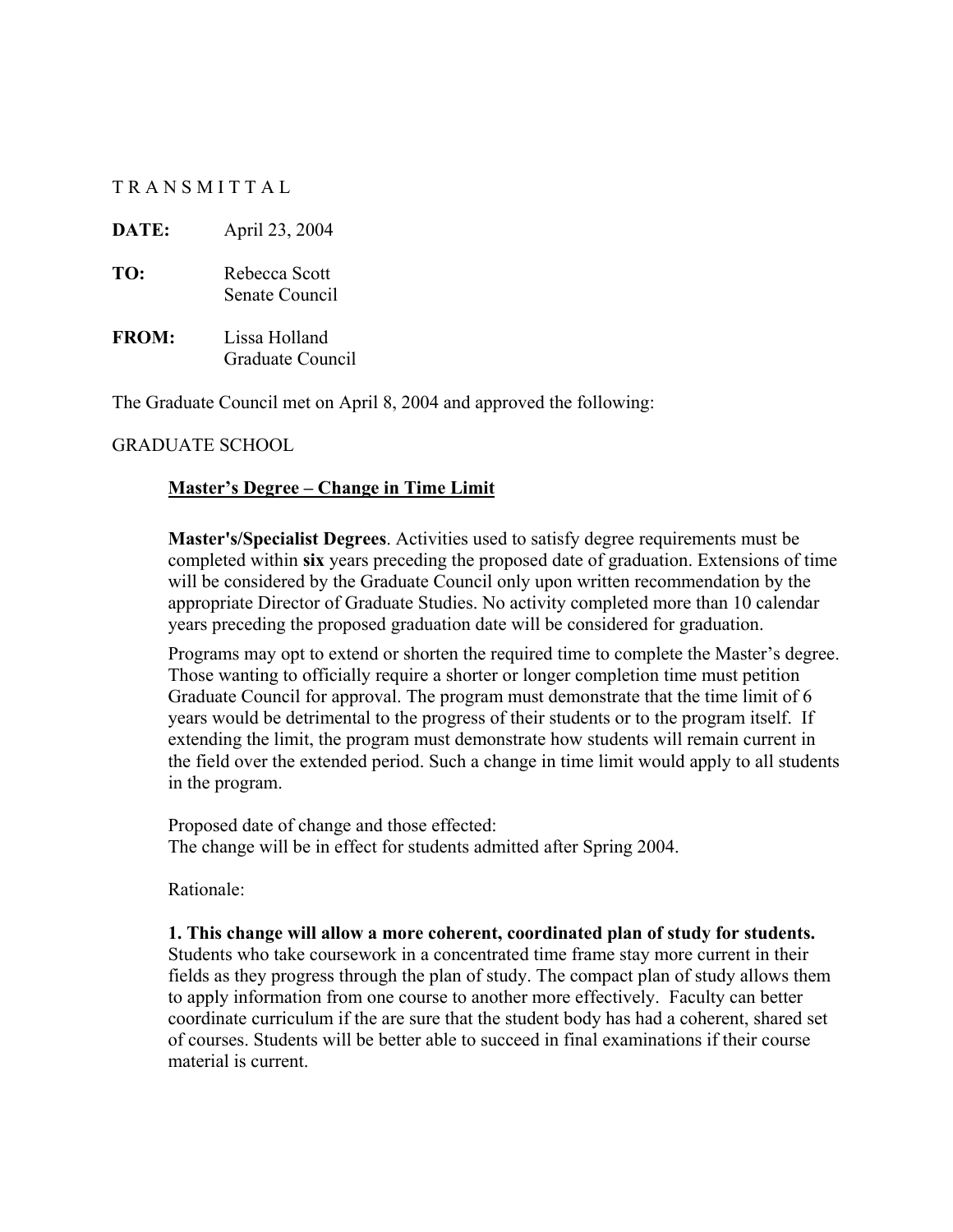#### **2**. **This change will still allow part-time students sufficient time to complete a master's degree.**

Students in a 36 credit program could take courses in the following manner:

One 3-credit course per semester in Fall-Spring x 6 years =12 courses, 36 credits One 3-credit courses Fall Spring Summer x 6 years = 18 courses, 54 credits

Two 3-credit courses per summer  $x$   $6 = 12$  courses, 36 credits Three 3 credit courses per summer  $x$   $6 = 18$  courses, 54 credits

#### **3. This change will allow more efficient use of University resources.**

Because courses must be updated to reflect advances in knowledge, they change greatly over a decade. Students who have amassed outdated information in past coursework must often work with faculty to catch up again before final examinations. Often students need independent study courses to fill out past degree requirements for graduation. This patchwork approach at the end of the course of study is inefficient.

While faculty happy to help students move toward graduation, this kind of catch-up work is not the most effective use of faculty time, nor is it the best way for the student to receive a coherent education. The closer the preparatory coursework to the completion of the degree, the better for the program, the faculty, and the student.

#### **4. We will align our requirements with most of our benchmarks.**

A study of our benchmarks shows that the University of Kentucky has a longer time limit than all our benchmarks, equal to only one benchmark.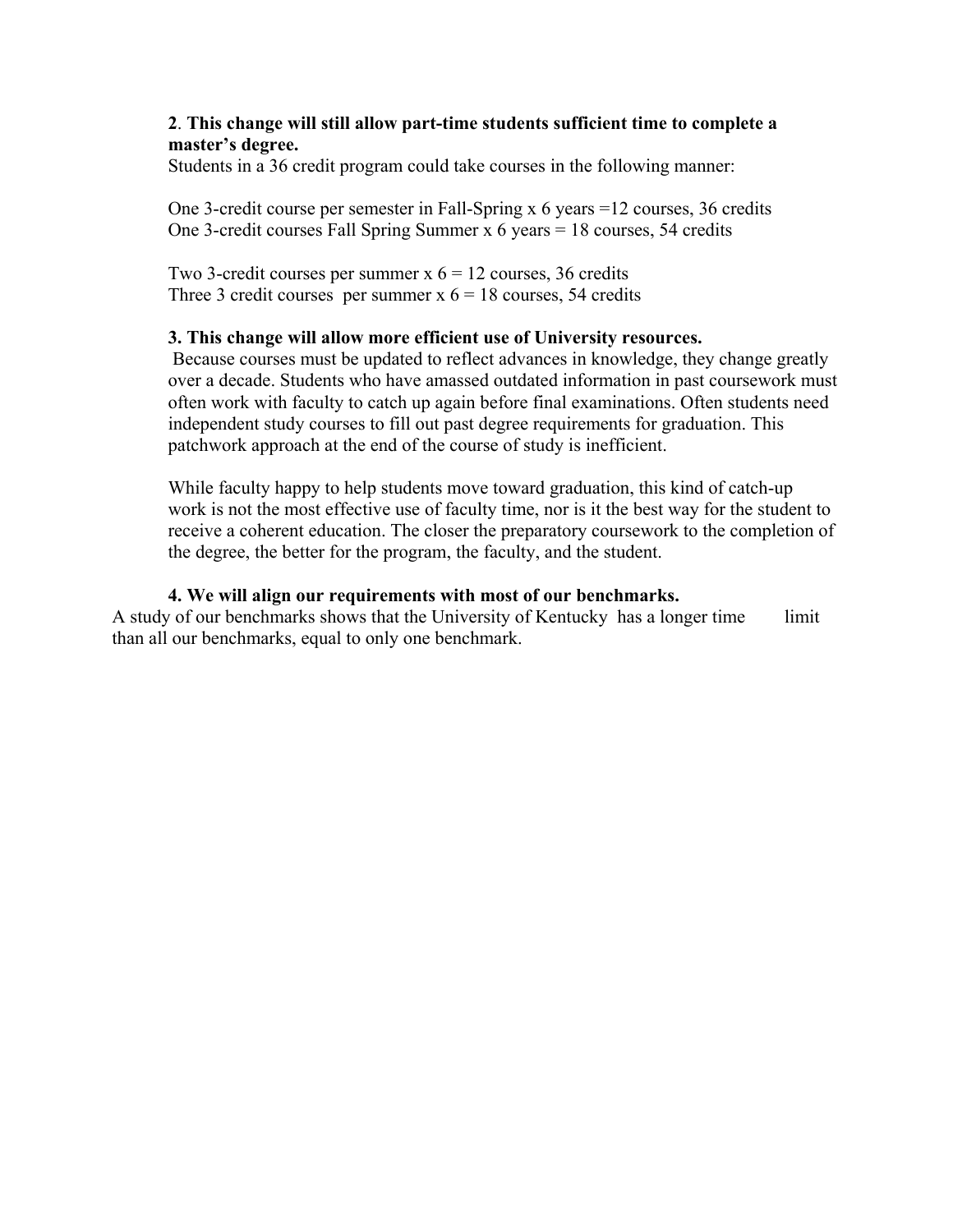Proposal to Change the Time Limits for the Master's Degree

Current:

# **Time Limit for Degrees**

**Master's/Specialist Degrees**. Activities used to satisfy degree requirements must be completed within eight years preceding the proposed date of graduation. Extensions of time will be considered by the Graduate Council only upon written recommendation by the appropriate Director of Graduate Studies. No activity completed more than 12 calendar years preceding the proposed graduation date will be considered for graduation.

Proposed:

# **Time Limit for Degrees**

**Master's/Specialist Degrees**. Activities used to satisfy degree requirements must be completed within **six** years preceding the proposed date of graduation. Extensions of time will be considered by the Graduate Council only upon written recommendation by the appropriate Director of Graduate Studies. No activity completed more than 10 calendar years preceding the proposed graduation date will be considered for graduation.

Programs may opt to extend or shorten the required time to complete the Master's degree. Those wanting to officially require a shorter or longer completion time must petition Graduate Council for approval. The program must demonstrate that the time limit of 6 years would be detrimental to the progress of their students or to the program itself. If extending the limit, the program must demonstrate how students will remain current in the field over the extended period. Such a change in time limit would apply to all students in the program.

Proposed date of change and those effected: The change will be in effect for students admitted after Spring 2004.

Rationale:

### **1. This change will allow a more coherent, coordinated plan of study for students.**

Students who take coursework in a concentrated time frame stay more current in their fields as they progress through the plan of study. The compact plan of study allows them to apply information from one course to another more effectively. Faculty can better coordinate curriculum if the are sure that the student body has had a coherent, shared set of courses. Students will be better able to succeed in final examinations if their course material is current.

### **2**. **This change will still allow part-time students sufficient time to complete a master's degree.**

Students in a 36 credit program could take courses in the following manner:

One 3-credit course per semester in Fall-Spring x 6 years =12 courses, 36 credits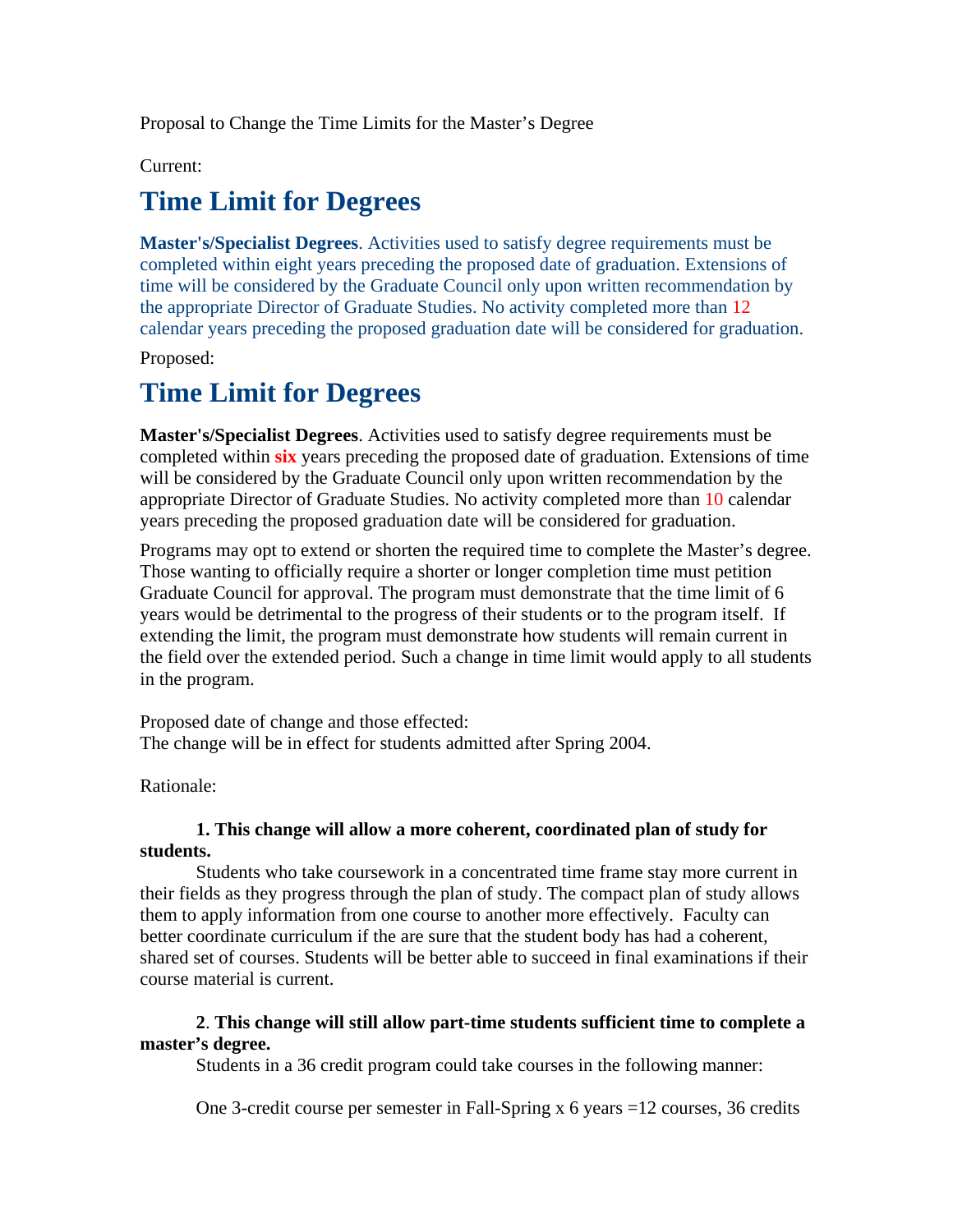One 3-credit courses Fall Spring Summer x 6 years = 18 courses, 54 credits

Two 3-credit courses per summer  $x$   $6 = 12$  courses, 36 credits Three 3 credit courses per summer  $x$   $6 = 18$  courses, 54 credits

#### **3. This change will allow more efficient use of University resources.**

Because courses must be updated to reflect advances in knowledge, they change greatly over a decade. Students who have amassed outdated information in past coursework must often work with faculty to catch up again before final examinations. Often students need independent study courses to fill out past degree requirements for graduation. This patchwork approach at the end of the course of study is inefficient.

 While faculty happy to help students move toward graduation, this kind of catchup work is not the most effective use of faculty time, nor is it the best way for the student to receive a coherent education. The closer the preparatory coursework to the completion of the degree, the better for the program, the faculty, and the student.

#### **4. We will align our requirements with most of our benchmarks.**

A study of our benchmarks shows that the University of Kentucky has a longer time limit than all our benchmarks, equal to only one benchmark. See attached chart.

## **Potential problems:**

#### **1. What about programs that require more than 36 credit hours?**

Below is a list of these programs those programs that require substantial hours are often planned, lock-step curricula ending with a professional certification test, and are intended to be for full-time students only. Some have substantial practica, internships, or project components which gain many hours in a concentrated time.

# **UK masters programs with more than 36 credit hours**

Administration & Supervision Specialist: 39\* Standard coursework required is 36 Master of Architecture 57 planned as a two-year curriculum MFA (does not count) 60 treated as doctorate Professional Master of Biomed Eng 42 courses, project internship M.S. in Clinical Sciences 37/38 Master of Health Admin 44 planned as a two-year curriculum Master of Hist. Preservation 48 2-year core; internship; project M.S. in Nursing 40 planned as a two-year curriculum Masters of Physician Asst.Studies 100 planned as a 2.5 year curriculum MPA 45 planned as a two year curriculum Master of Social Work 60 22 credits waived if student has baccalaureate in SW M.S. Special Education 39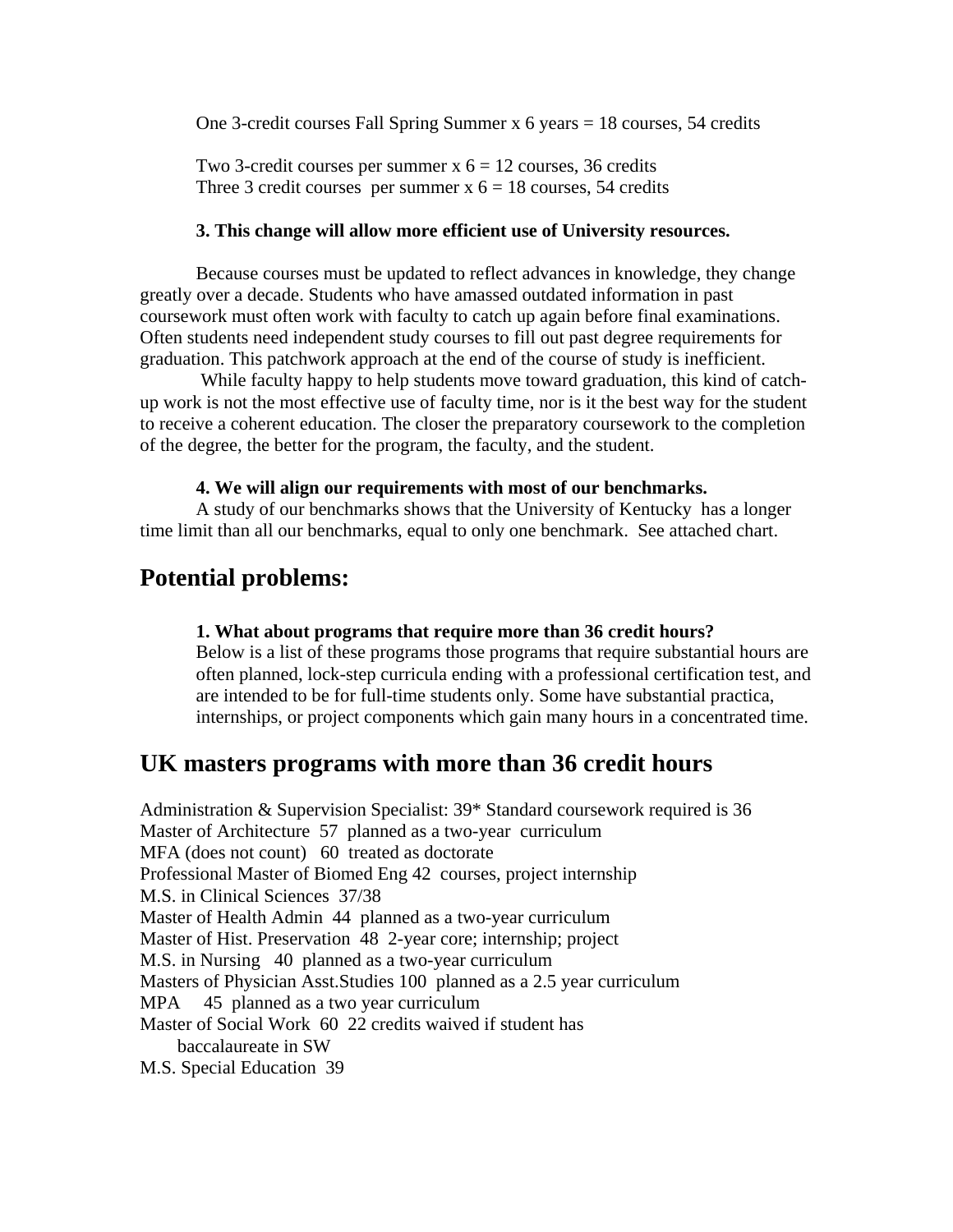## **2. What about older transfer work? Won't this penalize students who are returning to school after a hiatus?**

 This is an issue for Council to consider. I take the stance that knowledge changes quickly, and that methods and practices learned amore than 10 years ago are far out of date in our fields.

| <b>Institution</b> | Limit                                        | <b>Extension</b>                                                  | <b>Conditions</b>                         | <b>Notes</b>                                                                                                |
|--------------------|----------------------------------------------|-------------------------------------------------------------------|-------------------------------------------|-------------------------------------------------------------------------------------------------------------|
| <b>UKentucky</b>   | 8 yrs                                        | Up to $4 \text{ yrs}$                                             | Council<br>approval                       |                                                                                                             |
| U Arizona          | 6 years                                      | None                                                              |                                           |                                                                                                             |
| <b>UCLA</b>        | Program<br>decides                           |                                                                   |                                           | Most are under<br>3 years                                                                                   |
| U Florida          | Master's 7<br>years<br>Specialist 7<br>years |                                                                   |                                           | Engineers<br>must complete<br>30 credits<br>within 5 years<br>of graduation                                 |
| U Georgia          | 6 years                                      | Granted only for<br>circumstances<br>beyond control<br>of student |                                           |                                                                                                             |
| <b>U</b> Illinois  | 5 years                                      | Yes, petition to<br><b>Grad School</b>                            | Departments<br>can set a<br>shorter limit | Can petition<br>for older<br>transfer work                                                                  |
| U Iowa             | Done by<br>program.                          |                                                                   |                                           | Most have a<br>set curriculum<br>in $5-6$<br>semesters.<br>Transfer work<br>will be taken<br>up to 10 years |
| U Maryland         | 5 years                                      |                                                                   |                                           | <b>Transfer work</b><br>is excepted                                                                         |
| U Michigan         | 6 years                                      | By petition                                                       |                                           |                                                                                                             |
| U.<br>Minnesota    | 7 years<br>Specialist 12<br>vears            |                                                                   |                                           |                                                                                                             |
| <b>UNC</b>         | 5 years                                      | By petition                                                       |                                           |                                                                                                             |
| <b>NCCU</b>        | 6 years                                      |                                                                   | Unless stricter<br>limit from<br>program  | Even if on<br>approved<br>leave of<br>absence                                                               |
| OSU                | Set by<br>programs                           |                                                                   |                                           |                                                                                                             |